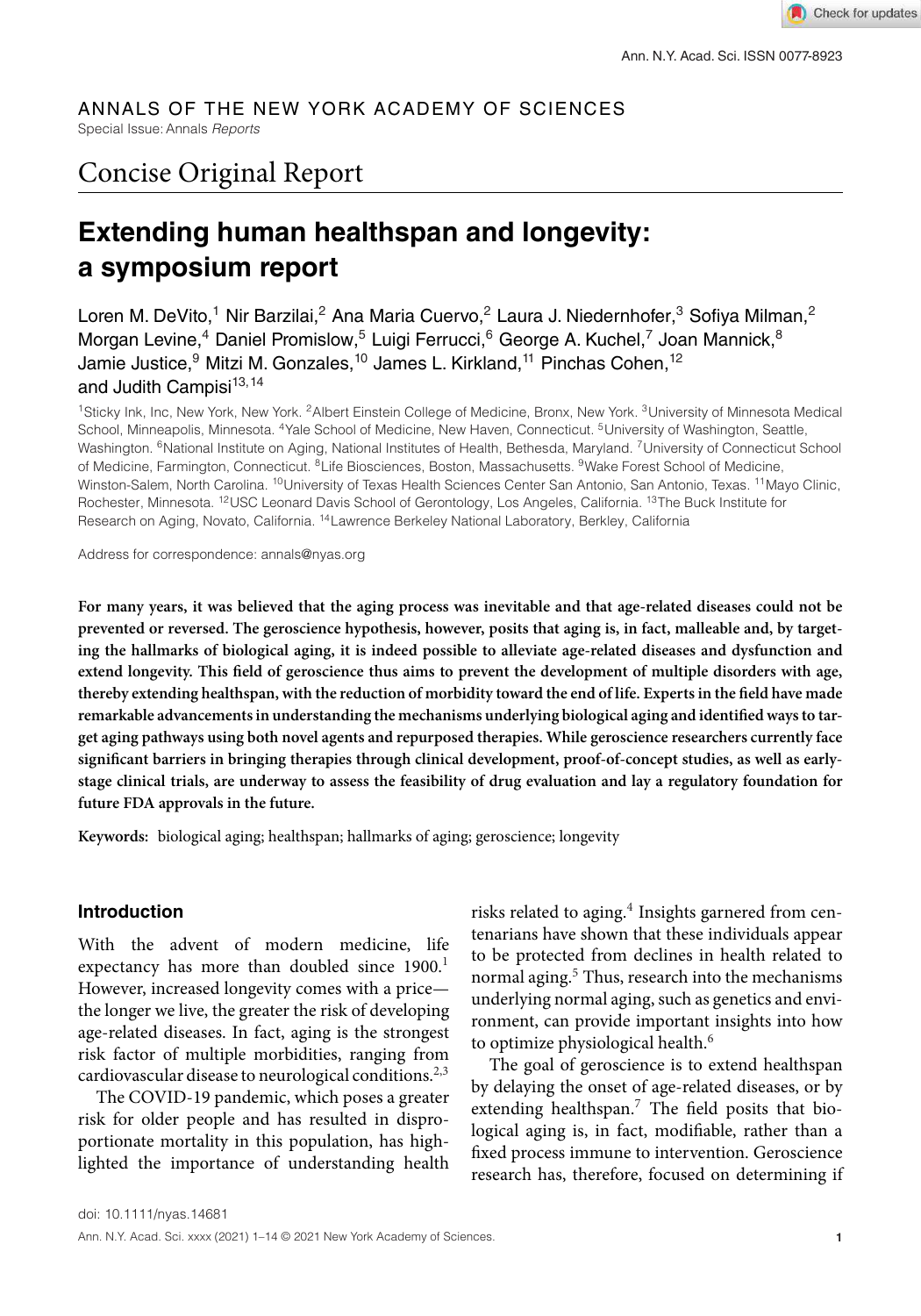

**Figure 1. Key geroscience targets. Adapted from Kennedy et al.<sup>6</sup> https://doi.org/10.1016/j.cell.2014.10.039.**

biological processes can be targeted to delay aging and perhaps stop and even reverse its effects on healthspan (Fig. 1).

Several molecular pathways associated with aging are being investigated, including autophagy (proteostasis component), cellular senescence, the growth hormone/insulin-like growth factor (GH/IGF) axis, epigenetics, metabolomics, proteomics, DNA damage, and mitochondrial dysfunction. Novel agents targeting various mechanisms, such as mitochondrial function and epigenetics, are being evaluated for clinical use. In addition, a large body of work has indicated that several approved therapies such as metformin may be repurposed to treat specific age-related diseases and positively impact biological aging as a whole  $8,9$ 

This line of research, however, is not without challenges, as it is not widely accepted that biological aging can, in fact, be modified. The FDA currently does not recognize aging as an indication for drug approval, which poses a significant roadblock in getting compounds through the clinical development process.<sup>10</sup> Proof-of-concept studies are now underway to evaluate the feasibility of conducting interventional trials to assess novel or repurposed interventions. While preliminary findings are indeed promising, researchers must identify comprehensive clinical outcomes, including both biological and functional measures, and biomarkers, and go beyond standard disease assessments to determine if these agents have a significant impact on the hallmarks of aging.

On May 19, 2021, experts in geroscience met virtually at the New York Academy of Sciences' symposium, "Extending Human HealthSpan and Longevity," organized by **Stephanie Lederman**, **Glenda Greenwald**, **Orla Smith**, **Nir Barzilai**, **James L. Kirkland**, and **Judith Campisi**, to discuss the molecular mechanisms that contribute to longevity and how those insights show that disease emergence can be prevented or reversed by repurposing or developing novel therapies that target these processes. This report summarizes the speakers' presentations at the one-day symposium.

#### **Age later: translational geroscience**

**Nir Barzilai** of Albert Einstein College of Medicine opened the symposium with a keynote presentation that provided an overview of the geroscience field, as well as work from his laboratory. Barzilai discussed the importance of targeting the key hallmarks of biological aging to extend healthspan.

Genetic insights into aging have stemmed from data on centenarians who stay healthy 20–30 years longer than their counterparts, with only 30% experiencing disease at age 100.<sup>5,11</sup>

In collaboration with Zhengdong Zhang, Barzilai and his team used exome sequencing to identify links between single nucleotide polymorphisms (SNPs) and longevity. This network approach confirmed findings from animal studies that have identified pathways such as MAPK, insulin/IGF-1 signaling, and MTOR. $^{12}$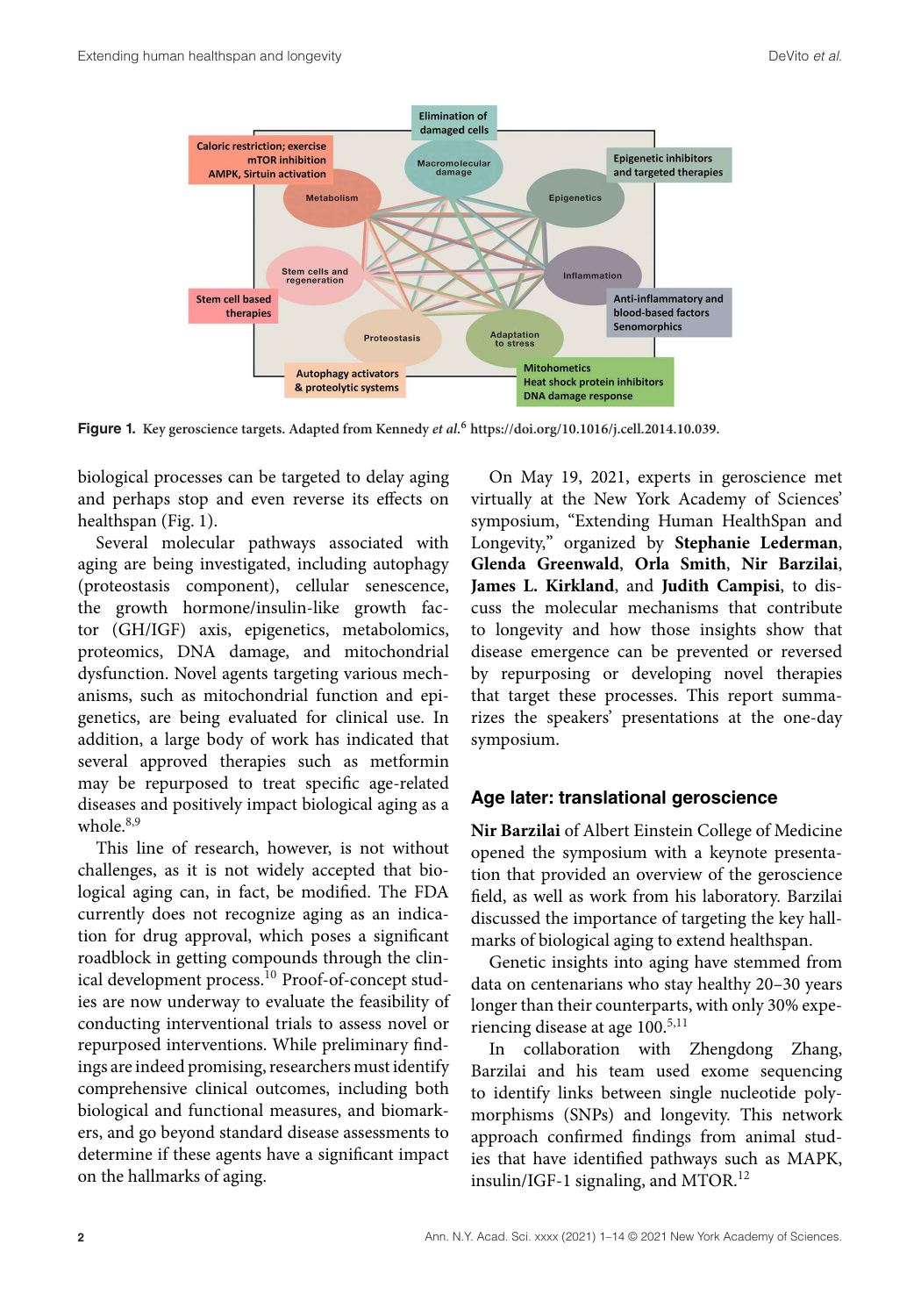

**Figure 2. Primary and secondary targets of metformin across the hallmarks of aging. Adapted from Kulkarni et al.<sup>9</sup> https:// doi.org/10.1016/j.cmet.2020.04.001.**

A study performed in collaboration with Sanish Sathyan used SOMAmer technology to identify proteins related to longevity expressed at older age.<sup>13</sup> The network analysis revealed that potential biomarkers are associated with the breakdown of tissues including the extracellular matrix and platelet degradation.

Clinical trials are currently evaluating agents that target multiple pathways. Metformin has been used for 70 years to treat type 2 diabetes mellitus (T2DM), and both interventional and association studies have shown that metformin attenuates aspects of aging $9$  (Fig. 2).

Metformin has been associated with a lower mortality rate in T2DM patients, and nondiabetics taking metformin may experience a delay in cognitive decline.<sup>8</sup> The TAME (Targeting Aging with Metformin) trial is designed to evaluate 3000 people between the age of 65 and 80 years to determine the effect of metformin on the time to any major agerelated disease incidence and evaluate its correlation with biomarkers. As metformin is very safe and affordable, results from this trial will reveal utility as a possible therapeutic.

Barzilai concluded by sharing a matrix developed by his lab ranking therapies for their repurposing potential. This analysis revealed several candidates, of which Barzilai highlighted canagliflozin and dapagliflozin as the ones he believes should be evaluated next.<sup>8,14,15</sup>

#### **Targetable aging processes**

## Targeting selective autophagy in aging and age-related diseases

For the first session of the day, **Ana Maria Cuervo** of Albert Einstein College of Medicine discussed work that her laboratory has been pursuing on the role of selective autophagy in aging. Cuervo and her team employ several different models to study proteostasis to better understand protein quality control.

Cuervo's research focuses on selective types of autophagy, such as chaperone-mediated autophagy (CMA), and how proteins are targeted and then degraded. The lysosome-associated membrane protein type 2A (LAMP-2A) plays a key role in allowing proteins to cross the lysosomal membrane for degradation. This pathway is a very favorable target, as its activity decreases with age.<sup>16</sup>

Using rodent models with a fluorescent reporter allowed visualization of CMA in multiple organs including the brain.<sup>17</sup> This study, in collaboration with J.J. Bravo-Cordero (Mt. Sinai), revealed spatial–temporal changes on CMA under physiological conditions. Furthermore, by crossing the fluorescent reporter mouse with mouse models of age-related diseases, they recently demonstrated a cell-type specific decline in neuronal CMA in the brain of Alzheimer's disease mice models.<sup>18</sup> To understand the consequences of this decline of CMA in disease and aging, they experimentally blocked CMA in neurons and found that it leads to neurodegeneration.<sup>18</sup> Neuronal CMA is required to maintain a metastable proteome, since blocking this pathway results in an increase in protein aggregation.<sup>18</sup>

Taking a network approach to create an index to measure autophagy, Cuervo and her team found that CMA decreases in neurons in brains from Alzheimer's disease patients, and that the decrease in neuronal CMA activity levels correlate with disease state and changes in brain pathology in tissue samples from these patients.

Targeting autophagy, and specifically the CMA pathway, could thus lead to development of pharmaceuticals to reduce protein aggregation and preserve cellular function in neurological conditions and other age-related conditions. Cuervo's team has initiated this line of work in collaboration with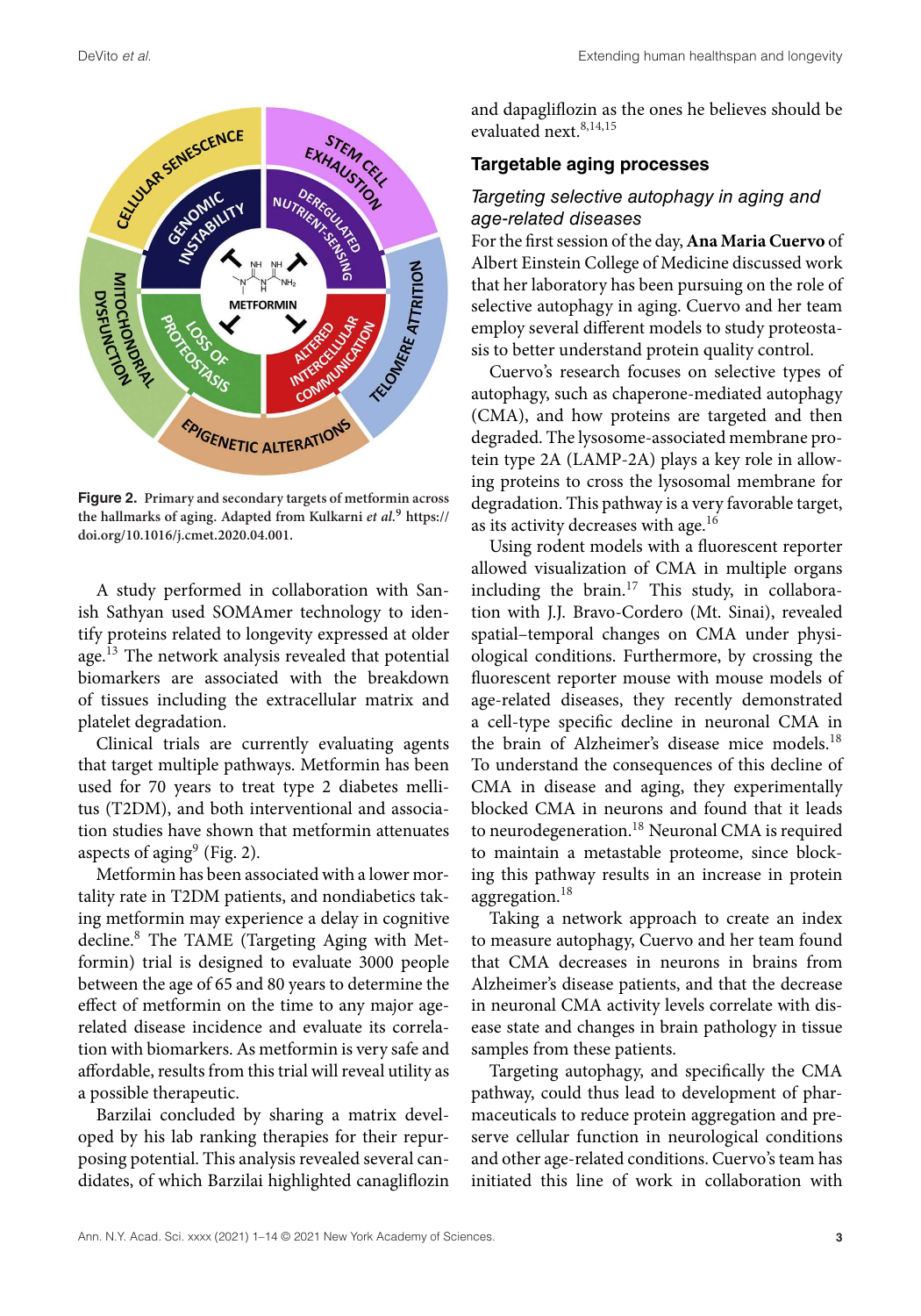E. Gavathiotis (Albert Einstein) and found that chemical activation of CMA in a mouse model of Alzheimer's preserves memory and reduces tau and β-amyloid protein accumulation and microglia activation.<sup>18</sup>

Also, on the same line, they have demonstrated that genetic preservation of CMA activity until late in life in mice prevents a decline in the regenerative capacity of hematopoietic stem cells that occurs with age, in this case, by restoring proper cellular energetics.<sup>19</sup> Chemical activation of CMA in hematopoietic stem cells proved effective not only to prevent, but also to restore repopulating capabilities of the cells both in mouse and human donors.<sup>19</sup> Overall, these findings support the potential value of targeting selective autophagy to improve several of the cellular pathways associated with aging, such as proteostasis, metabolism, or stem cell function.

#### Senescent cells as a therapeutic target

**Laura J. Niedernhofer** of the University of Minnesota Medical School discussed the role of cellular senescence in driving the aging process. Niedernhofer and her team are particularly interested in studying endogenous DNA damage as a potent trigger of senescence.

Senescent cells are irreversibly arrested, very resistant to apoptosis, and secrete proinflammatory molecules.<sup>20</sup> Immune system function declines with age, as does its ability to tag and remove senescent cells from the body. Selectively targeting  $p16^{\text{Ink4a}}$ positive senescent cells for clearance can improve median lifespan and overall health, demonstrating that senescence not only occurs with age, but also drives aging. $21-23$ 

The extreme heterogeneity of secretory senescent cells has made characterization a significant challenge and thus has hindered development of senotherapeutics. However, existing drugs with senotherapeutic properties have been identified, including kinase inhibitors like dasatinib and other natural products with promiscuous mechanisms of action, which could affect multiple molecular systems.<sup>24</sup>

In collaboration with researchers at the University of Minnesota and the Mayo Clinic, Niedernhofer and her team applied findings from the COVID-19 pandemic in their study of communityacquired microbes. Exposing older pathogen-free lab mice to pet store mice results in full mortality within 14 days, while young mice survive the exposure. Death of the old mice is driven by the mouse hepatitis virus (MHV), a beta-coronavirus related to SARS-CoV-2, because inoculation of the mice with a sublethal dose of the virus before exposure to pet store mice ablated mortality. Treating aged mice with fisetin, a natural product with senolytic activity,<sup>25</sup> reduced the mortality rate of old mice by half.<sup>26</sup> Mortality rates were also partially rescued in transgenic models that clear p16-positive senescent cells or in old mice treated with the senolytic cocktail dasatinib plus quercetin, indicating a role for senescent cells in contributing to mortality of old mice upon infection with a viral pathogen. Evidence was provided that senescent cells overreact to pathogen-associated molecular patterns, leading to increased inflammation, cytokine storm, and multiorgan failure. This study strongly supports the geroscience hypothesis, revealing that aging biology contributes to the loss of resilience and vulnerability to disease in old organisms and can be therapeutically targeted to restore resilience.

Niedernhofer's team recently utilized a genetic model of a tissue-specific knockout of a DNA repair molecule to increase senescence selectively in immune cells. This resulted in increased systemic spread of senescent cells, organ damage, and reduced lifespan of mice. $27$  This line of work demonstrates that senescent immune cells play a key role in driving age-related accumulation of senescent cells, suggesting that senescent immune cells could be a favorable target of senotherapeutics.

#### **Biomarkers and omics for therapies**

# Translational geroscience: Role of IGF-1 in human healthspan and lifespan

For the second session of the day, **Sofiya Milman** of Albert Einstein College of Medicine presented findings from recent work from her laboratory on the GH/IGF-1 pathway and its contribution to healthspan. Reduced GH/IGF-1 action is associated with extension in healthspan and lifespan across multiple species, including humans, suggesting a conserved mechanism for longevity.28–32

GH, which is secreted by the pituitary gland, binds the GH receptor, and stimulates transcription of IGFs, which promote growth and development via action at the IGF-1 receptor; its highly regulated activity requires cleavage of its binding proteins by proteases. $33$  IGF-1 peaks during the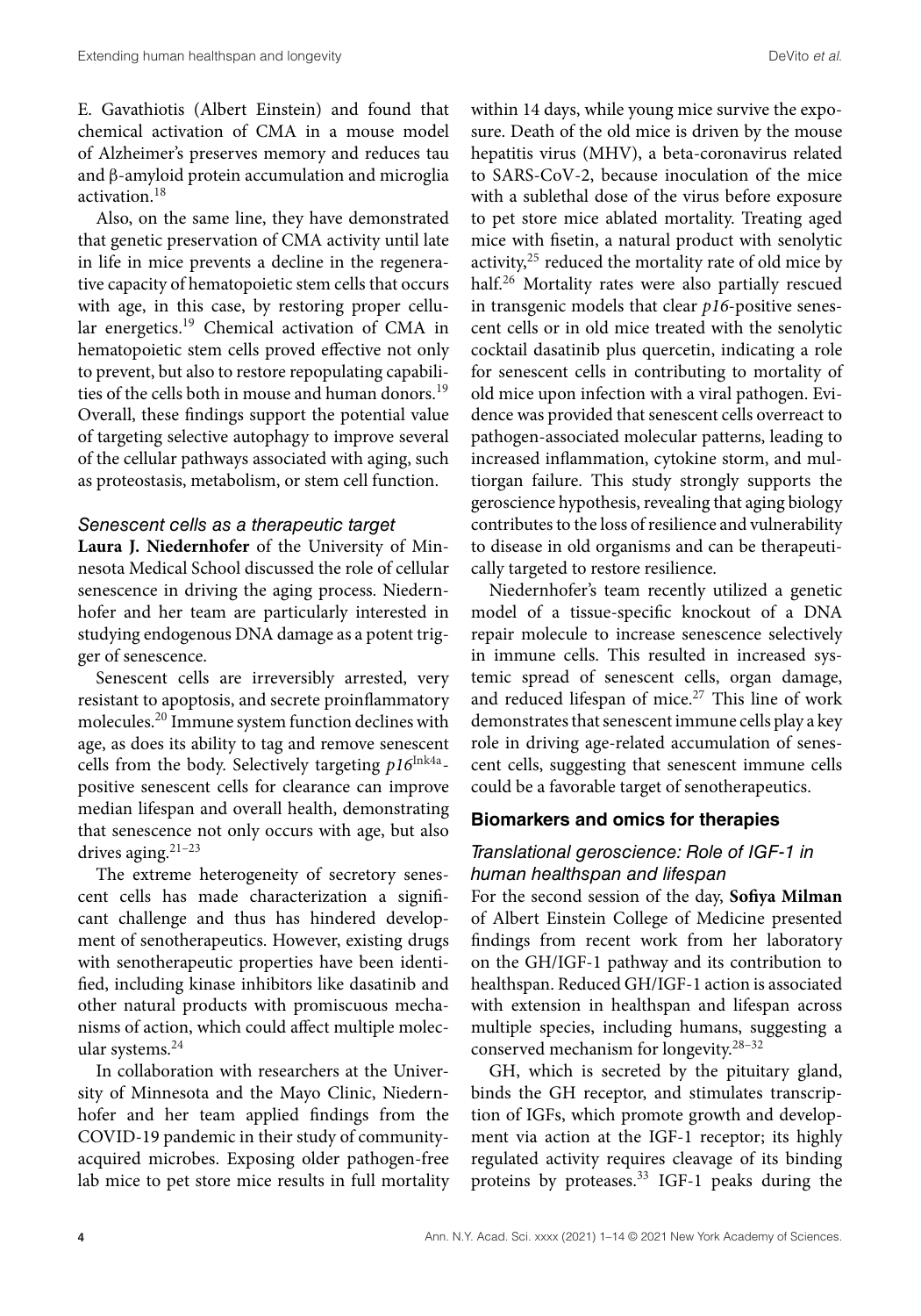second decade of life but falls quickly and declines with aging; its age-related downward trajectory raises the possibility that it may be an agingpromoting candidate. Yet, inhibiting this pathway can extend lifespan, even if the pathway is blocked later in life.<sup>34</sup> This time course effect is very favorable since IGF-1 is important for growth early in life.

Using serum IGF-1 levels as a surrogate for GH, Milman and her team found a twofold increase in the survival of females with low  $IGF-1$  levels.<sup>32</sup> This population was also approximately 50% less likely to be cognitively impaired compared with those with higher levels.<sup>35</sup> Centenarians that carry an IGF-1 mutation have reduced receptor levels and lower signaling activity, indicating a genetic contribution to the effect of IGF-1 on lifespan.<sup>36</sup> Recent work by Milman's team revealed that low IGF-1 levels delay cognitive impairment, multimorbidities, and all-cause mortality in older adults.<sup>37</sup>

While there are inconsistencies in the literature regarding IGF-1 and its link to aging, Milman pointed out that the NHANES study, which did not show significant effects, included people over 18 years old and did not separate results by age.<sup>37-40</sup> Using samples from the UK Biobank of nearly 450,000 people, Milman's group found that lower IGF-1 levels in younger people were associated with an increased risk of mortality and age-related diseases compared with older adults.<sup>41</sup> These data suggest an interaction between age and IGF-1, where higher levels of IGF-1 appear to be protective for younger adults but not for older adults. Milman contributes these effects to antagonistic pleiotropy of IGF-1, which promotes development and growth in youth but antagonizes proteostasis and other cell maintenance mechanisms at older  $age^{42}$ (Fig. 3).

### Epigenetic biomarker of aging for lifespan and healthspan

**Morgan Levine** of Yale School of Medicine shared research that her laboratory is pursuing to better understand epigenetic changes that occur across aging. Levine takes a biological systems approach to look at how aging at higher levels of biological organization emerge from changes at lower levels.

Epigenetic aging reflects the operating system of the cell, and epigenetic signatures affects cell identity across aging. Her lab has developed epigenetic



**Figure 3. Antagonistic pleiotropy of IGF-1. Adapted from Gubbi et al. https://doi.org/10.1530/JME-18-0093.**

clocks to compare biological to chronological age using DNA methylation and supervised machine learning.<sup>43</sup> Analysis of data from the landmark Framingham heart study showed that higher epigenetic age in the blood was associated with increased mortality risk and other age-related outcomes after adjusting for chronological age.<sup>44</sup> In collaboration with colleagues at Yale, Levine also demonstrated that age patterns were accelerated in normal tissue of breast cancer patients relative to healthy controls, which may also be the case in the liver of nonalcoholic fatty liver disease (NAFLD) patients compared with controls.<sup>45,46</sup>

Highly proliferative tissue shows greater biological aging, which affects timing of aging in each organ. Levine's team established a method to statistically improve reliability in a new epigenetic clock model, as original clocks developed to measure biological age are not reliable. Her team found that accelerated epigenetic aging affects cellular and molecular hallmarks of aging, including senescence and mitochondrial decline.<sup>47</sup>

Levine has also demonstrated that caloric restriction in rats slows epigenetic aging over time.<sup>43</sup> In vitro studies demonstrated the ability to reverse epigenetic aging in mouse fibroblasts using epigenetic reprogramming, demonstrating that this clock is modifiable.<sup>48</sup> In collaboration with Yuancheng Lu and David Sinclair, her team confirmed these data in vivo using an injury and aging model.

## Metabolomics in the search for biomarkers and mechanisms of aging

**Daniel Promislow** of the University of Washington presented research from his laboratory on the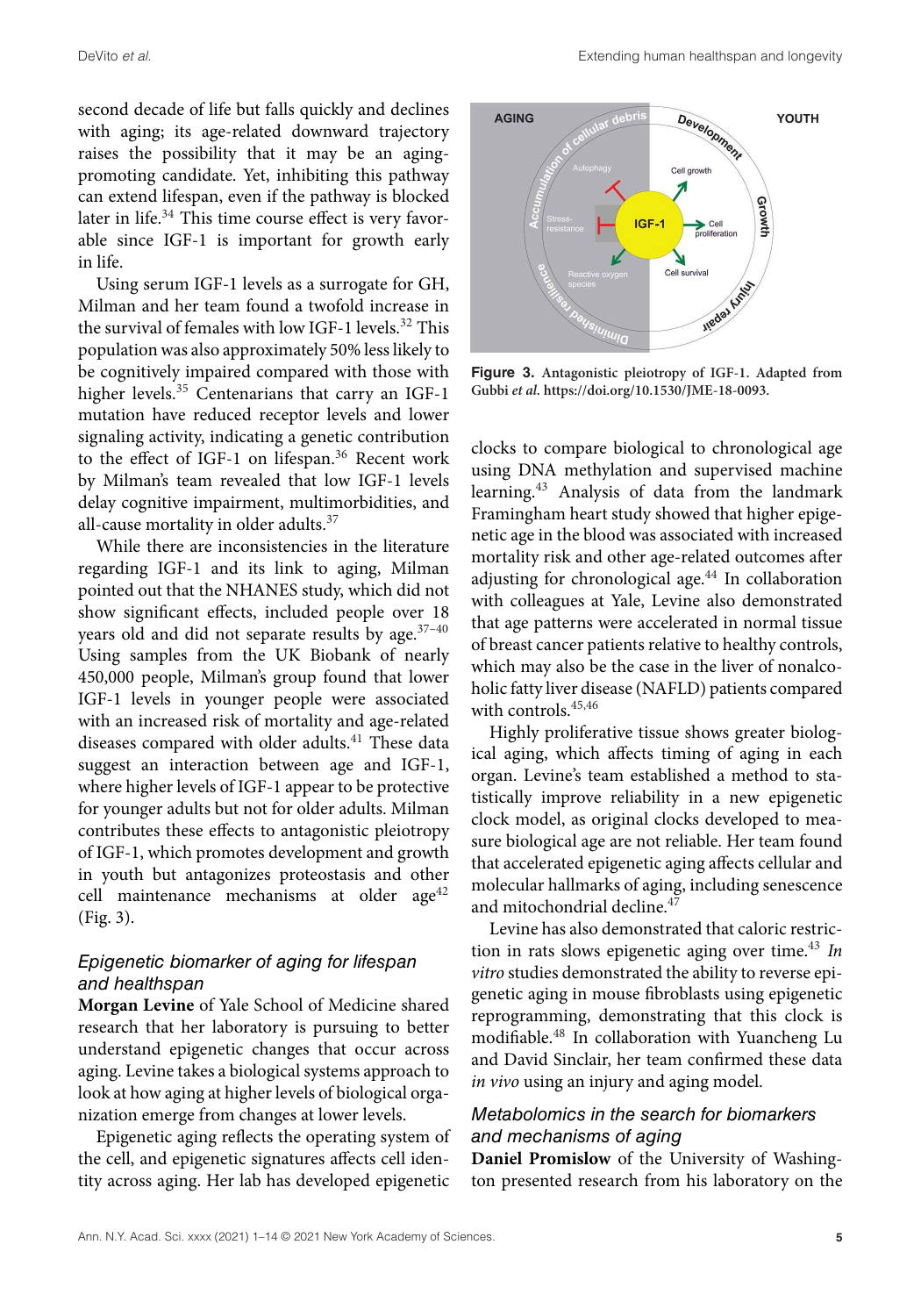

**Figure 4. Distance between genotypic and phenotypic relationships.**

role of genetic variation in lifespan. It is challenging to identify the link between genetic polymorphisms and longevity, as most polymorphisms explain less than  $0.5\%$  in variation.<sup>49,50</sup> While complex traits are typically influenced by large numbers of genetic variants, the path is extremely complex leading from genotype, through multiple domains of complex networks, to downstream phenotype (Fig. 4). In this light, the goal of Promislow's research is to bridge the gap between genotype and phenotype by focusing on the metabolome.

The metabolome comprises small molecules that make up the building blocks of all organismal features, from cell membranes to metabolic cycles, to genes and proteins. Studies in Drosophila have shown that the metabolome is a predictive biomarker of genotypes under stressful situations.<sup>51</sup> In a study of diet restriction in Drosophila, Promislow and colleagues showed that the treatment not only made flies live longer, but also reversed agerelated changes in the metabolome.<sup>52</sup> In a followup study of the effects of dietary restriction across almost 200 inbred strains of flies, Promislow and colleagues used metabolomic profiles to successfully predict whether diet restriction would increase or decrease lifespan.<sup>53</sup> Moreover, while a direct search for genetic variants associated with dietary restriction did not identify significant genes, a network model that included metabolites linking genes to longevity highlighted several genes that modify the diet restriction response.<sup>53</sup>

Research in marmosets has suggested that the metabolome may be a gender-specific biomarker of mortality risk.<sup>54</sup> Analysis of metabolic profiles of over 44,000 people identified several metabolites that are highly predictive of 5-year survival, underscoring the power of metabolome profiles as a powerful biomarker of aging, with the potential to point to specific causal pathways.<sup>55</sup>

Promislow noted the importance of conducting longitudinal studies to identify biomarkers of biological aging, as recent theoretical models suggest that biomarkers from cross-sectional studies will be biased toward the discovery of biomarkers that are not causal with respect to aging.<sup>56</sup> His team is now pursuing a nationwide, open-data study of aging in companion dogs to identify the biological and environmental determinants of healthy versus nonhealthy aging.<sup>57</sup>

Translational potential of the biology of aging **Luigi Ferrucci** of the National Institute on Aging at the National Institutes of Health discussed different mechanisms that may be therapeutically targeted to slow biological aging. While common practice is to treat each age-related disease one by one, Ferrucci discussed an alternative strategy to target the hallmarks of biological aging to prevent these diseases from developing<sup>58,59</sup> (Fig. 5). Data from animal models support this approach, as existing therapies like rapamycin can increase longevity, as can many other commonly used drugs like aspirin. $60-62$ 

The rate of biological aging correlates with the speed of damage accumulation at the level of macromolecular, organelle, and cellular levels, and the capacity of the body to repair this damage. Ferrucci focuses on adenosine triphosphate (ATP), which is tremendously affected by this damage, as these mechanisms all require an enormous amount of ATP to sustain mitochondrial function, which declines dramatically with aging.<sup>63</sup>

A skeletal muscle proteomics analysis identified a decline in mitochondrial function in muscle across the age spectrum; however, there were differential effects in protein regulation in older adults based on activity levels, which are related to declines in VEGFRa-156a/VEGFa-156b, a pathway that regulates blood vessel growth.<sup>64,65</sup>

Ferrucci closed by summarizing the aims of geroscience translational research, which include minimizing damage and enhancing resilience, tracking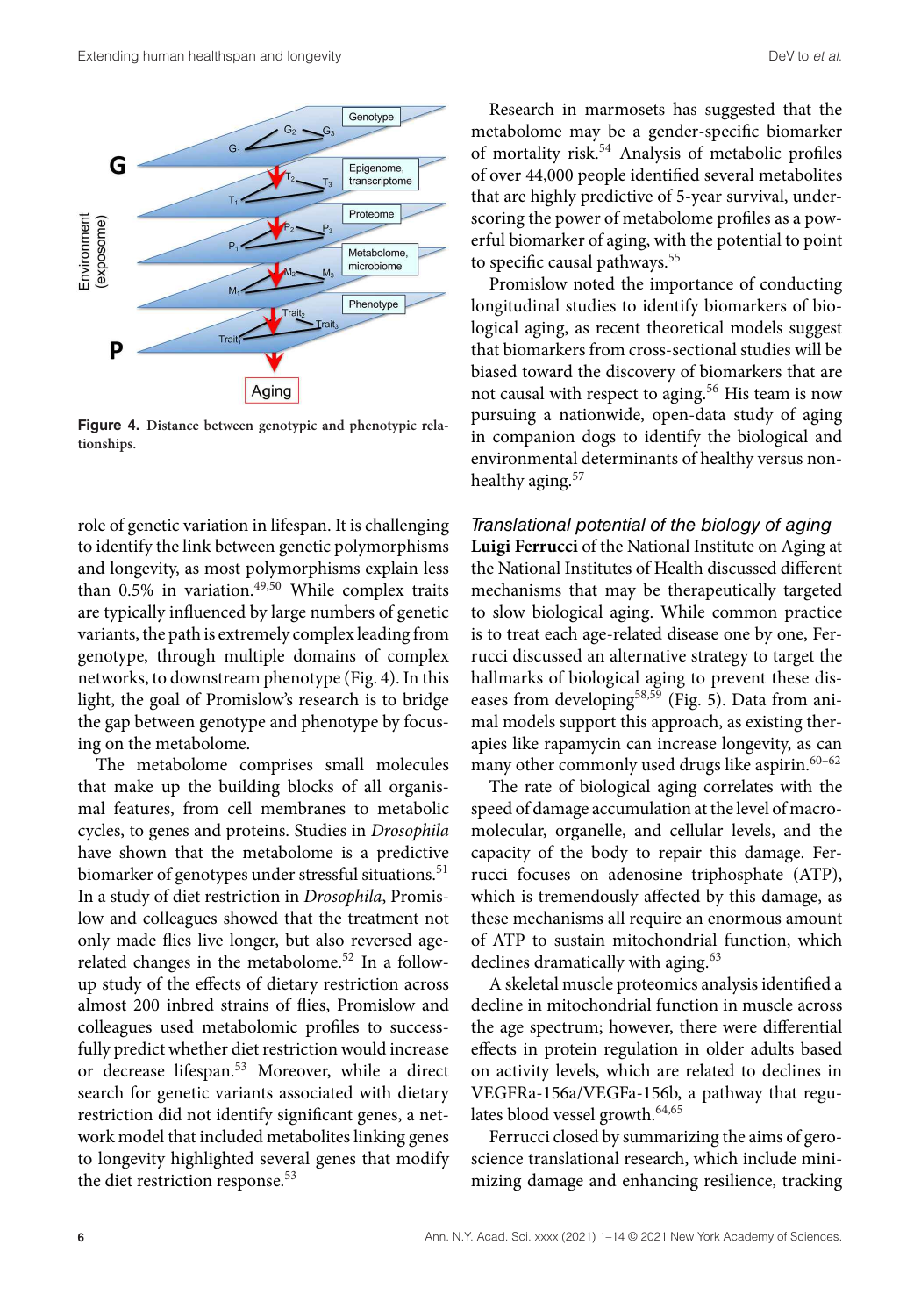

**Figure 5. Preventing multimorbidities across aging.**

effectiveness, and evaluating both middle- and longterm outcomes.

# **Translational research at the forefront of healthspan and lifespan**

# Targeting immunity: What is it about immune aging that makes older adults so vulnerable to COVID-19?

For the second session of the day, **George A. Kuchel** of the University of Connecticut School of Medicine presented work from his group and others on the role of immunity in the aging process and, specifically, how immune aging makes older adults vulnerable to COVID-19. His team takes a geroscienceguided approach in their research that encompasses the complexity and heterogeneity of aging, integrating both reductionist and system-based perspectives.

Older adults aged 65–74 years have a 90-fold greater risk of dying from COVID-19 compared with younger adults (18–29 years), and older adults aged 85 years or older have a 630-fold higher risk. Analysis of 2000 COVID-19 patients in São Paolo revealed that higher frailty levels also correlate with lower survival probability.<sup>66</sup>

Relatively high mortality rates due to infection with pneumonia, flu, or COVID-19 have illustrated the vulnerability of the aging population to pathogens. Men over 65 years old have higher innate immune activity and inflammation but less adaptive T and B cell activity compared with women, suggesting that primary response and immune memory are diminished in older adults.67,68 In addition, CD4<sup>+</sup> and CD8<sup>+</sup> cells exhibit less coordination in older compared with younger adults, reflecting immune dysregulation that confers a higher risk from COVID-19-related mortality.<sup>69</sup>

The ability to clear infection with SARS-CoV-2 in nasal and airway epithelial tissues declines with age, and data in macaques showed that older animals, but not younger animals, lose up to 10% of their weight following infection, and younger but not older animals could clear CD11b<sup>+</sup> and  $CD8<sup>+</sup>$  cells, reflecting what is seen in aged mice infected with influenza virus.70,71 Younger animals also experience viral-induced fever while older animals do not, mirroring symptoms experienced by older COVID-19 patients living in nursing homes. Kuchel therefore recommended that a lower temperature threshold should be set when evaluating COVID-19 immune response in older adults.

Kuchel proposed that vaccines and interventions targeting biological aging could be used to reduce the risk of age-related chronic diseases. He summarized by emphasizing that the specific nature of immune and biological deficits must still be defined to better understand immune resilience—the capacity of the immune system to maintain or rapidly return to normal function when confronted with stressors such as a novel pathogen (e.g., SARS- $CoV-2$ ).<sup>72</sup>

# Developing novel therapies targeting the biology of aging

**Joan Mannick** of Life Biosciences discussed three platforms that the company is pursuing to target conditions linked to biological aging. The first platform is focused on mitochondrial uncouplers, which allow hydrogen ions to leak into the cellular matrix independently of ATP production. These agents enable the body to burn more calories to generate the same amount of ATP, resulting in increased metabolism and a longer lifespan.

Life Biosciences has shown that their tool mitochondrial uncoupler compound BAM15 reduced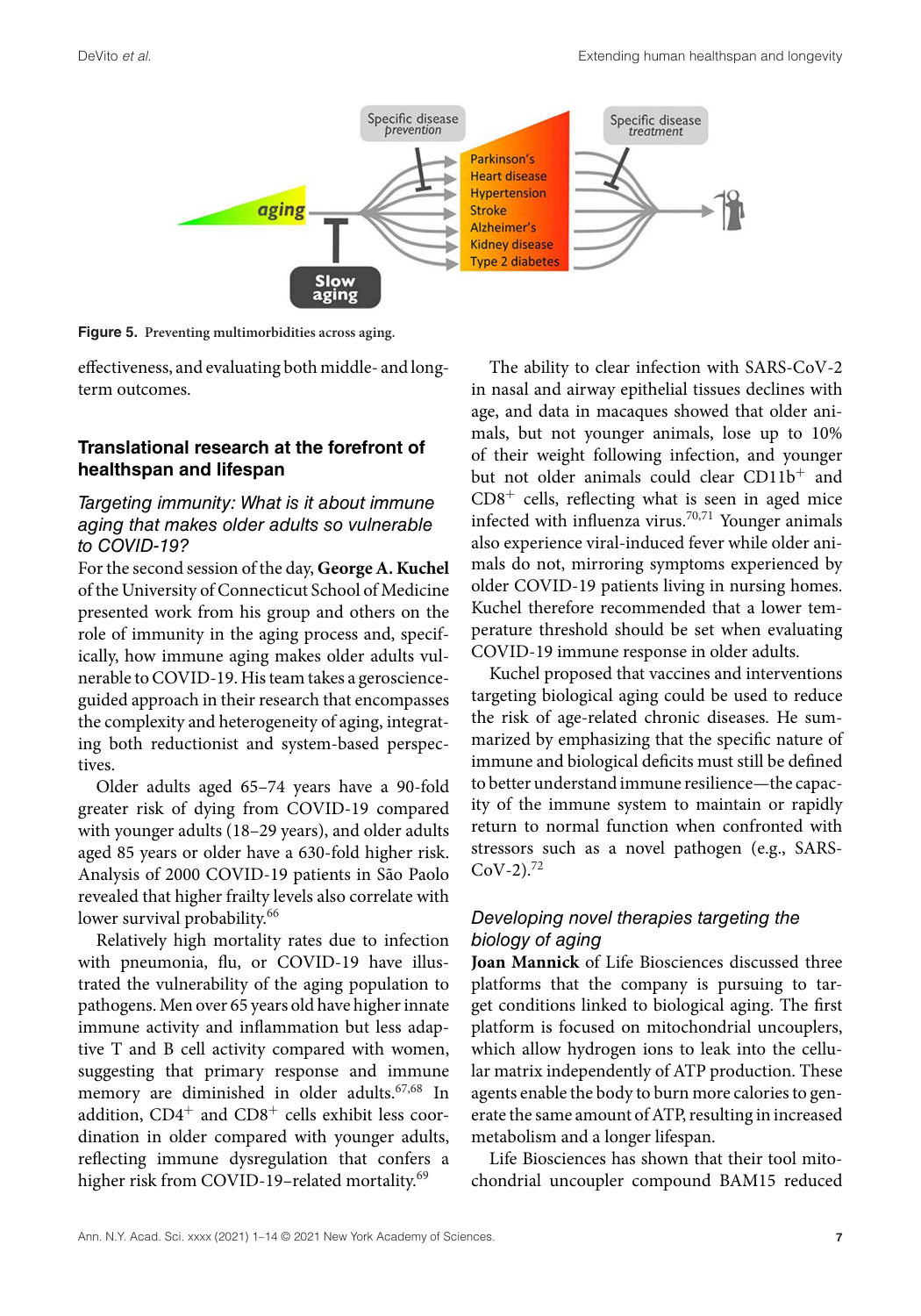fat mass accumulation in mice fed a high-fat Western diet but does not affect lean muscle mass.<sup>73</sup> BAM15 was also shown to improve cellular metabolic parameters, including glucose tolerance and lipid profiles. Uncoupler therapies like BAM15 could be particularly advantageous to address the global obesity epidemic and related diseases, such as nonalcoholic steatohepatitis (NASH).

The second platform she discussed is chaperonemediated autophagy, which is aimed at removing cellular waste accumulation to treat neurodegenerative diseases. Ana Maria Cuervo and her team evaluated their CMA activator compound in a mutant mouse model (PS19) that mimics frontotemporal dementia.18,74 They found that the typical accumulation of insoluble tau protein across different brain regions, including the hippocampus, ventral amygdala, and piriform cortex, was markedly reduced upon treatment with the CMA activator; treatment also reduced tau aggregates and improved visual memory in the PS19 mice, suggesting potential benefits for Alzheimer's disease.<sup>18</sup>

Life Biosciences is also targeting CMA in hematopoietic stem cells building on the work mentioned in the previous section from Ana Maria Cuervo's group, where they found that treatment with a CMA activator restored the function of aged stem cells and increased blood cell production by hematopoietic stem cells in older mice. $17$ They are now investigating whether this agent can be used to improve stem cell function in older adults.

Mannick also discussed research that Life Biosciences is conducting in collaboration with David Sinclair. Their proprietary gene therapy, OSK (Oct4, Sox2, and Klf4), which expresses three Yamanaka factors, reprograms the epigenome to a younger state; initial findings have shown that this approach is safe after 16 months of treatment in mice. Sinclair also demonstrated that intravitreal OSK administration could reverse aging and injury-associated changes in ganglion cells. This therapy also accelerated regeneration following injury to the optic nerve and improved visual function in a mouse model of glaucoma.<sup>75</sup>

# Development of clinical trials to extend healthy lifespan

**Jamie Justice** of Wake Forest School of Medicine discussed the challenges facing the field of gero-





(Biological) Change in biomarkers of aging.

science with regard to getting new compounds or repurposed therapies through the clinical trial pipeline. Geroscientists like Justice are working on designing trials tailored to assess senotherapeutics, as many have shown promise for treating specific conditions like diabetic kidney disease and Alzheimer's disease.76–78

Cellular senescence may contribute to the development of idiopathic pulmonary fibrosis (IPF), a disease usually diagnosed in older adults. On the basis of preclinical research suggesting that senolytics might be effective in treating lung injury, Justice and Nambiar and their colleagues conducted a proof-of-concept single-arm, open-label, 3-week study to determine the feasibility and tolerability of dasatinib and quercetin in IPF patients.<sup>79</sup> They found improvements in mobility but no effect on other disease-specific outcomes, possibly due to the short-term treatment.<sup>79</sup>

Justice is also working on the TAME trial, a 6 year double-blind, randomized, placebo-controlled, multicenter study that will evaluate the effects of metformin on 3000 nondiabetic older adults aged 65–80 years. The outcomes of the TAME trial will include clinical measures related to age-related diseases, and will assess function, biomarkers, and patient-reported outcomes. This trial is the first to study aging outcomes, and the goal is to create a regulatory framework that future therapies can follow to achieve FDA approval (Fig. 6). Estimated annual event rates from the LIFE and Health ABC studies were used to calculate the annual rates they might expect to see in trials with aging outcomes, like the incidence of new major chronic disease or multimorbidity. These event rate data provide support that aging outcome trials may be feasible to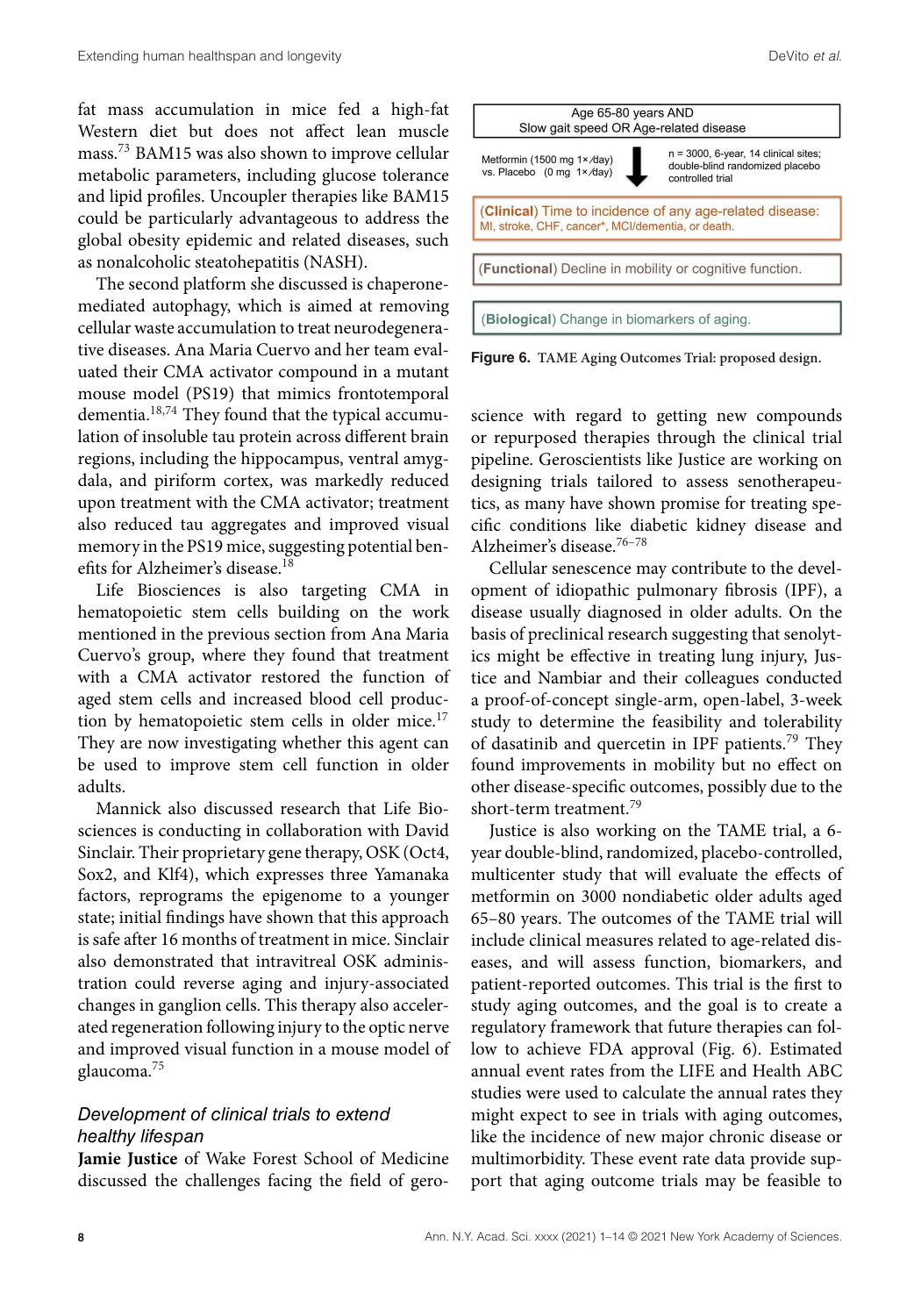conduct within 4–6 years when simple trial eligibility criteria, such as older age and slow gait speed, are used.

Justice emphasized the importance of identifying and adding healthspan-relevant outcome measures that encompass additional factors that affect biological aging rather than focusing on disease-specific outcomes alone. She also noted the importance of identifying biomarkers that reflect the interaction between the underlying biology of aging and the change in clinical disease and functional endpoints, but that successful trials with clinical "aging" indicators are needed to validate and qualify biomarkers for use as surrogate endpoints.<sup>80</sup>

Justice summarized by reiterating that trials testing geroscience-guided interventions are needed to evaluate therapeutic effects in specific age-related diseases and broadly on aging outcomes, and that because aging is multifactorial, trial endpoints should reflect this by including aggregate endpoints to measure change in a collection of diseases, conditions, functional measures, and biomarkers.

## Senolytics and Alzheimer's disease

**Mitzi M. Gonzales** of the University of Texas Health Sciences Center San Antonio discussed work in her laboratory aimed at evaluating the potential of senolytics to treat Alzheimer's disease (NCT04063124; NCT04685590).<sup>77</sup> Although numerous small nucleotide polymorphisms have been associated with increased risk of developing Alzheimer's disease, they each contribute to only a small percentage of this risk. $81$  Therefore, the mechanisms underlying Alzheimer's appear to be multifactorial.<sup>82</sup>

Cellular senescence is a key mechanism that underlies normal aging and can contribute to the development Alzheimer's disease, as senescence affects multiple cell types in the brain.<sup>83</sup> Senescent cells develop a sensenscence-associated secretory phenotype (SASP), which can be toxic to neighboring cells and allow senescence to propagate within tissues. 84,85 Gonzales' colleagues and other investigators have focused on senescence as a way to target neuroinflammation.86,87

Analyses of postmortem brain tissue of individuals with Alzheimer's disease revealed elevated senescence markers in neurofibrillary tangles; these results were confirmed in tau transgenic mice.<sup>88</sup> Twelve weeks of intermittent treatment with dasa-

tinib and quercetin in this animal model led to a 35% reduction in tau expression and increased tau clearance. MRI data confirmed these results, showing that senolytic treatment reduced atrophy and white matter pathology and improved cerebral blood flow.

Gonzales and her team are currently evaluating this treatment in the STOMP-AD trial (NCT04063124).<sup>77</sup> The open-label, proof-ofconcept study will assess 12-week intermittent treatment in individuals with early-stage Alzheimer's disease. All participants will undergo safety evaluations every 2 weeks at the clinic. Preliminary data from five patients enrolled in the study indicate a favorable tolerability profile.

The primary goal of the study is to determine the degree of CNS drug penetration in the CSF. Additional outcomes include assessing senescence markers in the blood, evaluating cognitive changes, and using neuroimaging and biomarkers to determine if the treatment affects the pathogenesis of Alzheimer's.

## Senolytics: The path to translation

**James L. Kirkland** of the Mayo Clinic discussed work that he and his team are pursuing regarding the effects of different senolytics on network pathways, as the fundamental mechanisms of aging appear to be highly interlinked. Kirkland is also interested in whether combining senolytic therapies with other drugs may provide synergistic effects.

Since some senescent cells mirror some types of cancer cells, pro-survival networks likely support their resistance to apoptosis. To pursue this hypothesis, Kirkland utilized a bioinformaticsbased approach to identify several anti-apoptotic regulator pathways in senescent cells, many of which are redundant.<sup>89</sup>

Anti-apoptotic regulators reduce viability in senescent preadipocytes and endothelial cells through different pathways.<sup>90</sup> Dasatinib specifically affected senescent preadipocytes while quercetin affected endothelial cells. Although some other senescent cell types were not responsive to one of these drugs, they did respond to the combination of both. Oral dosing of this combination in mice with transplanted senescent cells successfully killed cells with SASP.<sup>91</sup> Senolytic treatment in human adipose tissue from obese diabetic individuals also killed cells with a SASP within 18 h of exposure.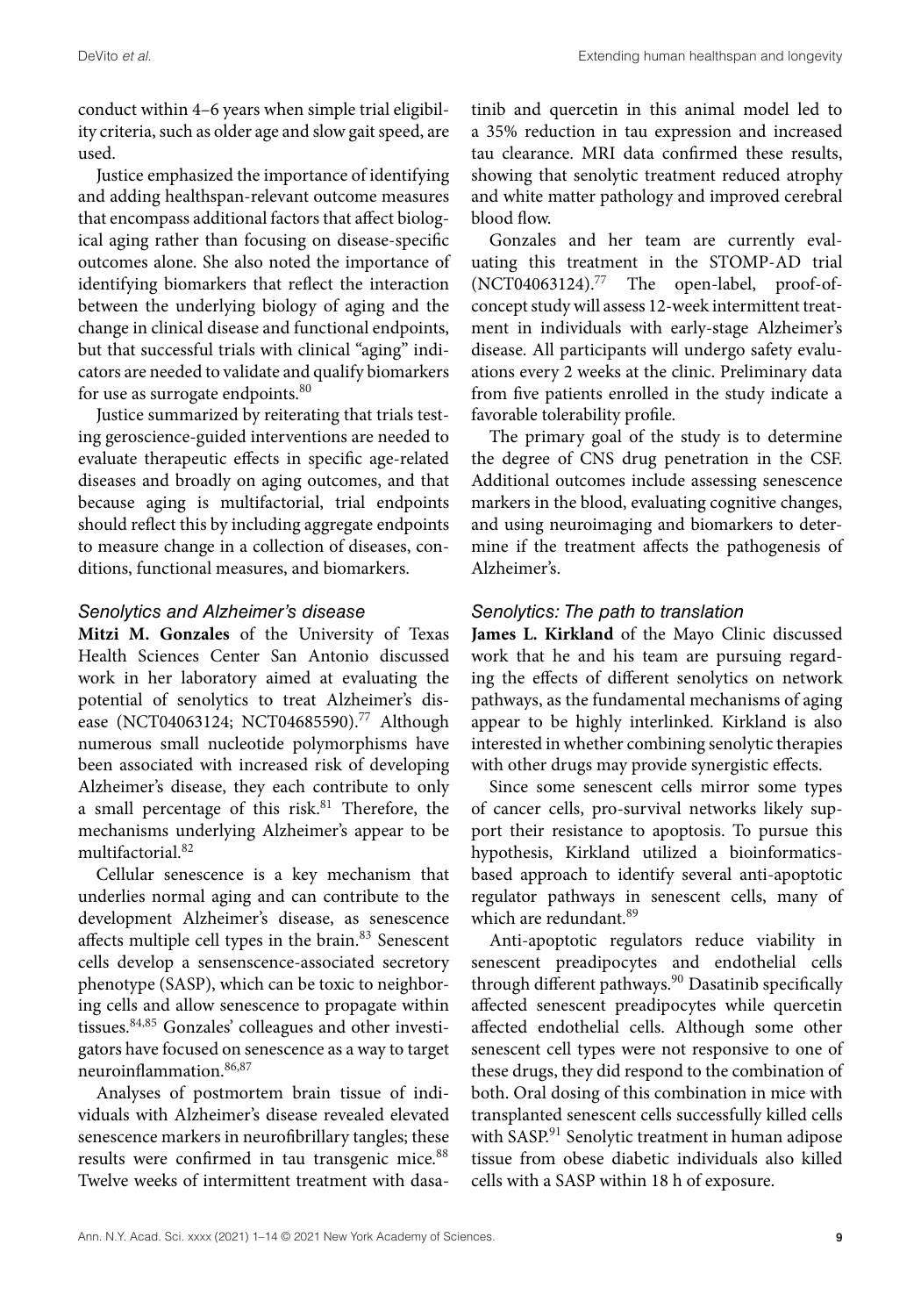Dasatinib and quercetin treatment over the course of seven mouths reversed impairments in mobility caused by leg radiation.<sup>90</sup> Similar effects were seen in younger mice in which senescent cells had been transplanted; these results were also confirmed in older adult mice treated with senolytics.<sup>91</sup>

Kirkland summarized by discussing the Translational Geroscience Network, composed of several scientists from various institutions, which is aimed at clinically evaluating multiple senolytics to target serious conditions lacking sufficient interventions. Early data show that dasatinib and quercetin cleared senescent cells and reduced macrophage infiltration and fibrosis in adipose tissue from patients with diabetes. However, Kirkland cautioned that people should not take any of these therapies to extend lifespan or treat certain conditions, as their full safety profiles have not yet been elucidated.

# **Mitochondrial-derived peptides and the regulation of aging processes**

**Pinchas Cohen** of the USC Leonard Davis School of Gerontology closed the day's discussion with a final keynote presentation. Cohen's research focuses on mitochondrial dysfunction, one of the hallmarks of aging that contributes to the pathogenesis of agerelated diseases such as Alzheimer's disease.

Microproteins are bioactive peptides within an open reading frame in the mitochondrial genome of under 100 codons, of which eight have been published so far.  $92,93$  These peptides are part of growing class of microproteins identified from nuclear small ORFs.<sup>94,95</sup> Cohen and his colleagues have demonstrated that humanin, one of these microproteins, exerts protective effects on the heart, brain, and liver $96,97$ 

Humanin is transcribed from mitochondrial DNA and is expressed after translation on cytoplasmic ribosomes when its mRNA is carried out of mitochondria to the cytoplasm to be translated by mRNA binding proteins. Humanin exerts its biological effects via the JAK-STAT and ERK3 pathways.<sup>98</sup>

Using mitochondrial-derived peptide (MDP) assays against humanin, Cohen and his colleagues found that mitochondrial proteins are age-dependent and suppressed by GH and IGF-1.99 They also found that humanin levels are correlated with endothelial function and AD status, indicating that humanin could potentially serve as a biomarker of mitochondrial function.100–102

Data from animal studies have shown that sustained humanin levels are positively linked to longevity;<sup>101</sup> these findings are mirrored in data from centenarians and their offspring, who have higher levels of humanin.<sup>103</sup> Cohen and his colleague have identified an MDP called SHLP2, which predicts prostate cancer risk.104–108

Their group also takes a population genetic approach using Mitochondrial Wide Association Studies, or MiWAS, to look at genetic relationships in single ethnic groups. The advantage of using MiWAS is that it allows for more comprehensive analysis using a small sample size rather than looking at the whole genome. Cohen's team revealed that a D-loop SNP results in a fivefold greater risk of cataracts in Hispanic people.<sup>109,110</sup> In addition, they identified a SNP in the humanin gene, which lowers humanin levels, that is associated with a higher risk of cognitive decline in African Americans.<sup>92</sup>

On the basis of data from his lab and others, Cohen has proposed that mitochondria might be a site of action that mimics the effects of diet and exercise on aging via production of peptides like MOTS-c, which promotes metabolic homeostasis and reduces obesity and insulin resistance.<sup>111-113</sup> MOTS-c markedly reduced fat accumulation in mice after given a high-fat diet. These findings led to initiation of a phase I trials of MOTS-c for diabetes, obesity, and NASH.

A novel SNP in MOTS-c called K14Q, which leads to expression of a bioinactive form of MOTSc resulting in increased MOTS-c levels, has been linked to a higher risk of diabetes in Japanese males.<sup>114</sup> Although this risk is nearly doubled in sedentary men, it can be overcome through daily exercise. Since SNP carriers have higher levels of abdominal fat, a therapy targeting MOTSc could benefit those with this mutation, as MOTS-c treatment also leads to improved exercise capacity, increased muscle mass, and extended lifespan in mice.<sup>115,116</sup>

Cohen summarized by highlighting the promise of MDPs as a novel class of genes that may represent significant healthspan regulators, as well as potential therapeutics to address age-related diseases in specific ethnic populations.

#### **Conclusions**

The remarkable progress made recently in aging research has resulted from the realization that aging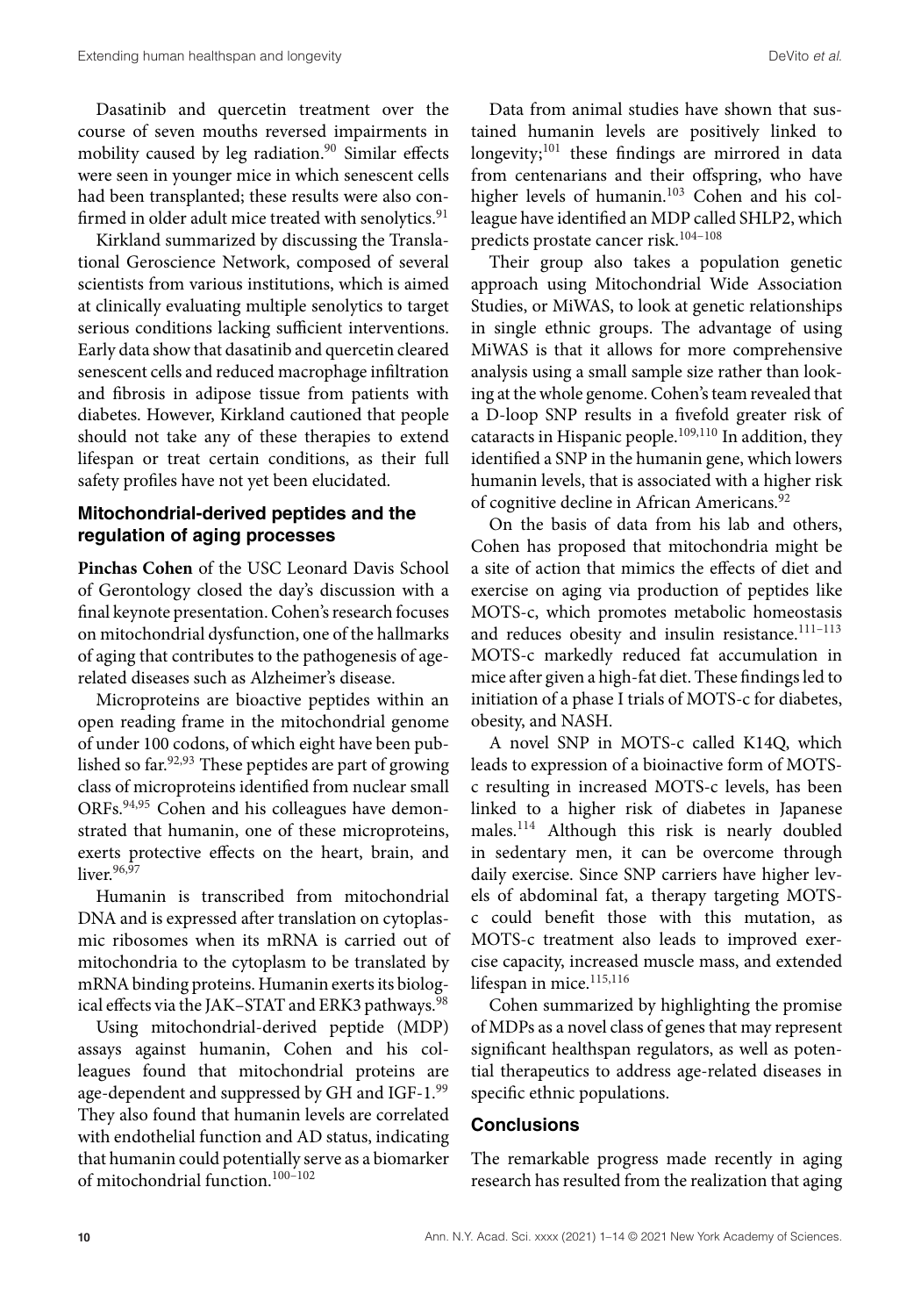is likely a malleable process, and that it affects virtually every tissue and organ. This realization is the basis for the geroscience hypothesis. Geroscience has, in turn, spawned a plethora of academic and industrial endeavors to develop interventions that can ameliorate, postpone, or even reverse agerelated phenotypes and pathologies. These interventions currently hold significant promise for extending the healthspan (years of healthy life) of human populations.

In-depth study of the interactions among underlying mechanisms of aging are needed to answer the following questions:

- Is there a hierarchical relationship among these mechanisms?
- Are there organ/cell-type differences in the interactions among these mechanisms?
- Would it be possible to reach a synergistic effect through combinatorial interventions targeting several of the process that drive aging?

Additional research is also required to understand the status of these drivers of aging in the human population to determine the mechanistic "signatures" for successful aging, as well as to improve experimental models to include aging (in single disease models) and comorbidities to understand how they affect the drivers of aging.

## **Acknowledgments**

Work in the Cuervo laboratory is supported by NIH/NIA Grants AG021904, AG038072, and AG031782, and the generous support of the JPB Foundation and the Rainwater Charitable Foundation. Laura J. Niedernhofer is supported by R01 AG063543, R01 AG063543-03S1, P01 AG043376, and U19 AG056278. Sofiya Milman is supported by NIH/NIA K23AG051148, R01 AG061155, and the American Federation for Aging Research. Pinchas Cohen is supported by NIH Grants R01 AG069698, RF1 AG061834, R01 AG068405, P30 AG068345, and P01 AG055369. Nir Barzilai is supported by the Nathan Shock Centers of Excellence in the Basic Biology of Aging (P30 AG038072) and the Paul F. Glenn Center for the Biology of Human Aging.

# **Competing interests**

A.M.C. is co-funder of Selphagy, a program now under Life Biosciences LLC (Boston, MA), and consults for Generian Pharmaceuticals, Inc. and Cognition Therapeutics, Inc. L.J.N. is a founder of NRTK Biosciences. J.C. is a scientific founder and shareholder of Unity Biotechnology, which is developing senolytics to treat age-related diseases. Patents on senolytic drugs and their uses are held by Mayo Clinic and the University of Minnesota; this research has been reviewed by the Mayo Clinic Conflict of Interest Review Board and was conducted in compliance with Mayo Clinic Conflict of Interest policies. P.C. is a consultant and shareholder of CohBar, Inc.

## **References**

- 1. Crimmins, E.M. 2015. Lifespan and health span: past, present, and promise. Gerontologist **55:** 901–911.
- 2. Miller, R.A. 2002. Extending life: scientific prospects and political obstacles. Milbank Q. **80:** 155–174.
- 3. Whitty, C.J.M. & F.M. Watt. 2020. Map clusters of diseases to tackle multimorbidity. Nature **579:** 494–496.
- 4. Mueller, A.L., M.S. McNamara & D.A. Sinclair. 2020. Why does COVID-19 disproportionately affect older people? Aging (Albany NY) **12:** 9959–9981.
- 5. Ismail, K., L. Nussbaum, P. Sebastiani, et al. 2016. Compression of morbidity is observed across cohorts with exceptional longevity. J. Am. Geriatr. Soc. **64:** 1583–1591.
- 6. Kennedy, B.K., S.L. Berger, A. Brunet, et al. 2014. Geroscience: linking aging to chronic disease.Cell **159:** 709–713.
- 7. Sierra, F. 2016. The emergence of geroscience as an interdisciplinary approach to the enhancement of health span and life span. Cold Spring Harb. Perspect. Med. **6:** a025163.
- 8. Barzilai, N., J.P. Crandall, S.B. Kritchevsky & M.A. Espeland. 2016. Metformin as a tool to target aging. Cell Metab. **23:** 1060–1065.
- 9. Kulkarni, A.S., S. Gubbi & N. Barzilai. 2020. Benefits of metformin in attenuating the hallmarks of aging. Cell Metab. **32:** 15–30.
- 10. Hall, S.S. 2015. Feature: the man who wants to beat back aging. Science Magazine. https://www.sciencemag.org/ news/2015/09/feature-man-who-wants-beat-back-aging.
- 11. Atzmon, G., M. Rincon, C.B. Schechter, et al. 2006. Lipoprotein genotype and conserved pathway for exceptional longevity in humans. PLoS Biol. **4:** e113.
- 12. place holder for Barzilai. Nat. Aging. In press.
- 13. Sathyan, S., E. Ayers, T. Gao, et al. 2020 Plasma proteomic profile of age, health span, and all-cause mortality in older adults. Aging Cell. **19:** e13250.
- 14. Miller, R.A., D.E. Harrison, D.B. Allison, et al. 2020. Canagliflozin extends life span in genetically heterogeneous male but not female mice. JCI Insight. **5:** e140019.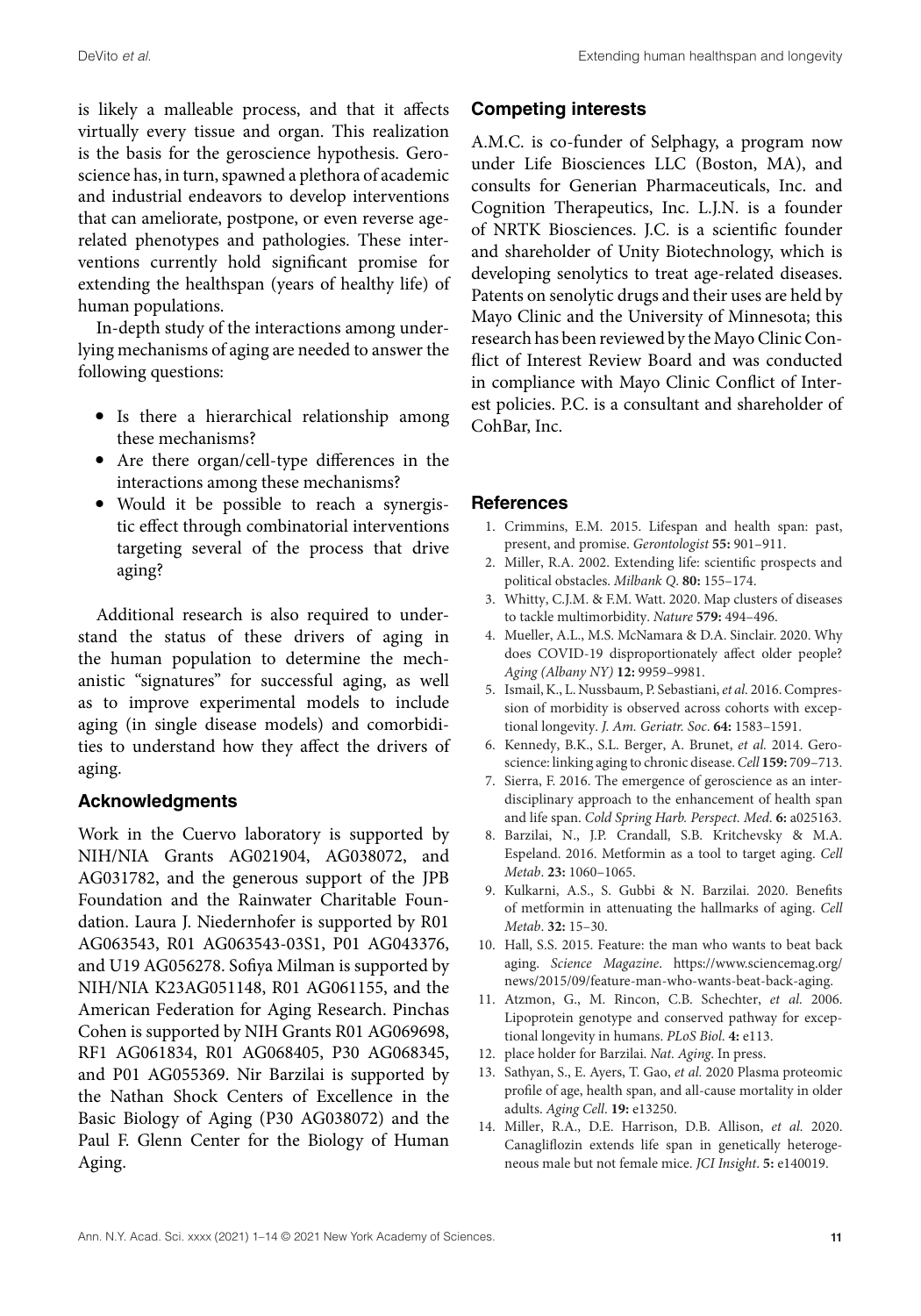- 15. Heerspink, H.J.L., B.V. Stefánsson, R. Correa-Rotter, et al. 2020. Dapagliflozin in patients with chronic kidney disease. N. Engl. J. Med. **383:** 1436–1446.
- 16. Kaushik, S. & A.M. Cuervo. 2018. The coming of age of chaperone-mediated autophagy. Nat. Rev. Mol. Cell. Biol. **19:** 365–381.
- 17. Dong, S., C. Aguirre-Hernandez, A. Scrivo, et al. 2020. Monitoring spatiotemporal changes in chaperonemediated autophagy in vivo. Nat. Commun. **11:** 645.
- 18. Bourdenx, M., A. Martín-Segura, A. Scrivo, et al. 2021. Chaperone-mediated autophagy prevents collapse of the neuronal metastable proteome. Cell **184:** 2696–2714.
- 19. Dong, S., Q. Wang, Y.R. Kao, et al. 2021. Chaperonemediated autophagy sustains haematopoietic stem-cell function. Nature **591:** 117–123.
- 20. Robbins, P.D., D. Jurk, S. Khosla, et al. 2021. Senolytic drugs: reducing senescent cell viability to extend health span. Annu. Rev. Pharmacol. Toxicol. **61:** 779–803.
- 21. Burd, C.E., J.A. Sorrentino, K.S. Clark, et al. 2013. Monitoring tumorigenesis and senescence in vivo with a p16(INK4a)-luciferase model. Cell **152:** 340–351.
- 22. Baker, D.J., T. Wijshake, T. Tchkonia, et al. 2011. Clearance of p16Ink4a-positive senescent cells delays ageingassociated disorders. Nature **479:** 232–236.
- 23. Baker, D.J., B.G. Childs, M. Durik, et al. 2016. Naturally occurring p16(Ink4a)-positive cells shorten healthy lifespan. Nature **530:** 184–189.
- 24. Prasanna, P.G., D.E. Citrin, J. Hildesheim, et al. 2021. Therapy-induced senescence: opportunities to improve anti-cancer therapy. J. Natl Cancer Inst.: djab064. https:// doi.org/10.1093/jnci/djab064.
- 25. Yousefzadeh, M.J., Y. Zhu, S.J. McGowan, et al. 2018. Fisetin is a senotherapeutic that extends health and lifespan. EBioMedicine **36:** 18–28.
- 26. Camell, C.D., M.J. Yousefzadeh, Y. Zhu, et al. 2021. Senolytics reduce coronavirus-related mortality in old mice. Science 373:eabe4832. https://doi.org/ 10.1126/science.abe4832.
- 27. Yousefzadeh, M.J., R.R. Flores, Y. Zhu, et al. 2021. An aged immune system drives senescence and ageing of solid organs. Nature **594:** 100–105.
- 28. Kenyon, C., J. Chang, E. Gensch, et al. 1993. Elegans mutant that lives twice as long as wild type. Nature **366:** 461–464.
- 29. Kimura, K.D., H.A. Tissenbaum, Y. Liu & G. Ruvkun. 1997. Daf-2, an insulin receptor-like gene that regulates longevity and diapause in Caenorhabditis elegans. Science **277:** 942– 946.
- 30. Clancy, D.J., D. Gems, L.G. Harshman, et al. 2001. Extension of life-span by loss of CHICO, a Drosophila insulin receptor substrate protein. Science **292:** 104–106.
- 31. Brown-Borg, H.M., K.E. Borg, C.J. Meliska & A. Bartke. 1996. Dwarf mice and the ageing process. Nature **384:** 33.
- 32. Milman, S., G. Atzmon, D.M. Huffman, et al. 2014. Low insulin-like growth factor-1 level predicts survival in humans with exceptional longevity.Aging Cell **13:** 769–771.
- 33. Argente, J., J.A. Chowen, L.A. Pérez-Jurado, et al. 2017. One level up: abnormal proteolytic regulation of IGF activity plays a role in human pathophysiology. EMBO Mol. Med. **9:** 1338–1345.
- 34. Mao, K., G.F. Quipildor, T. Tabrizian, et al. 2018. Late-life targeting of the IGF-1 receptor improves health span and lifespan in female mice. Nat. Commun. **9:** 2394.
- 35. Perice, L., N. Barzilai, J. Verghese, et al. 2016. Lower circulating insulin-like growth factor-I is associated with better cognition in females with exceptional longevity without compromise to muscle mass and function. Aging (Albany NY) **8:** 2414–2424.
- 36. Suh, Y., G. Atzmon, M.O. Cho, et al. 2008. Functionally significant insulin-like growth factor I receptor mutations in centenarians. Proc. Natl. Acad. Sci. USA **105:** 3438–3442.
- 37. Zhang, W.B., S. Aleksic, T. Gao, et al. 2020. Insulin-like growth factor-1 and IGF binding proteins predict all-cause mortality and morbidity in older adults. Cells **9:** 1368.
- 38. Saydah, S., B. Graubard, R. Ballard-Barbash & D. Berrigan. 2007. Insulin-like growth factors and subsequent risk of mortality in the United States. Am. J. Epidemiol. **166:** 518– 526.
- 39. Burgers, A.M., N.R. Biermasz, J.W. Schoones, et al. 2011. Meta-analysis and dose-response metaregression: circulating insulin-like growth factor I (IGF-I) and mortality. J. Clin. Endocrinol. Metab. **96:** 2912–2920.
- 40. Svensson, J., D. Carlzon, M. Petzold, et al. 2012. Both low and high serum IGF-I levels associate with cancer mortality in older men. J. Clin. Endocrinol. Metab. **97:** 4623– 4630.
- 41. Zhang, W.B., K. Ye, N. Barzilai & S. Milman. 2021. The antagonistic pleiotropy of insulin-like growth factor 1. Aging Cell. https://doi.org/10.1111/acel.13443.
- 42. Williams, G.C. 1957. Pleiotropy, natural selection, and the evolution of senescence. Evolution **11:** 398–411.
- 43. Levine, M., R.A. McDevitt, M. Meer, et al. 2020. A rat epigenetic clock recapitulates phenotypic aging and co-localizes with heterochromatin. Elife **9:** e59201.
- 44. Levine, M.E., A.T. Lu, A. Quach, et al. 2018. An epigenetic biomarker of aging for lifespan and health span. Aging (Albany NY) **10:** 573–591.
- 45. Hofstatter, E., M. Levine, Z. Liu, et al. 2020. Abstract P2- 09-02: evidence of accelerated epigenetic aging of breast tissues in patients with breast cancer compared to women without cancer. Cancer Res. **80**(Suppl. 4): P2–09–02. https://doi.org/10.1158/1538-7445.
- 46. Hyun, J. & Y. Jung. 2020. DNA methylation in nonalcoholic fatty liver disease. Int. J. Mol. Sci. **21:** 8138.
- 47. Liu, Z., D. Leung, K. Thrush, et al. 2020. Underlying features of epigenetic aging clocks in vivo and in vitro. Aging Cell **19:** e13229.
- 48. Levine, M.E., D. Leung, C. Minteer & J. Gonzalez. 2019. A DNA methylation fingerprint of cellular senescence. bioRxiv. https://doi.org/10.1101/674580.
- 49. Park, J.H., S. Wacholder, M.H. Gail, et al. 2010. Estimation of effect size distribution from genome-wide association studies and implications for future discoveries. Nat. Genet. **42:** 570–575.
- 50. Deelen, J., M. Beekman, H.W. Uh, et al. 2014. Genomewide association meta-analysis of human longevity identifies a novel locus conferring survival beyond 90 years of age. Hum. Mol. Genet. **23:** 4420–4432.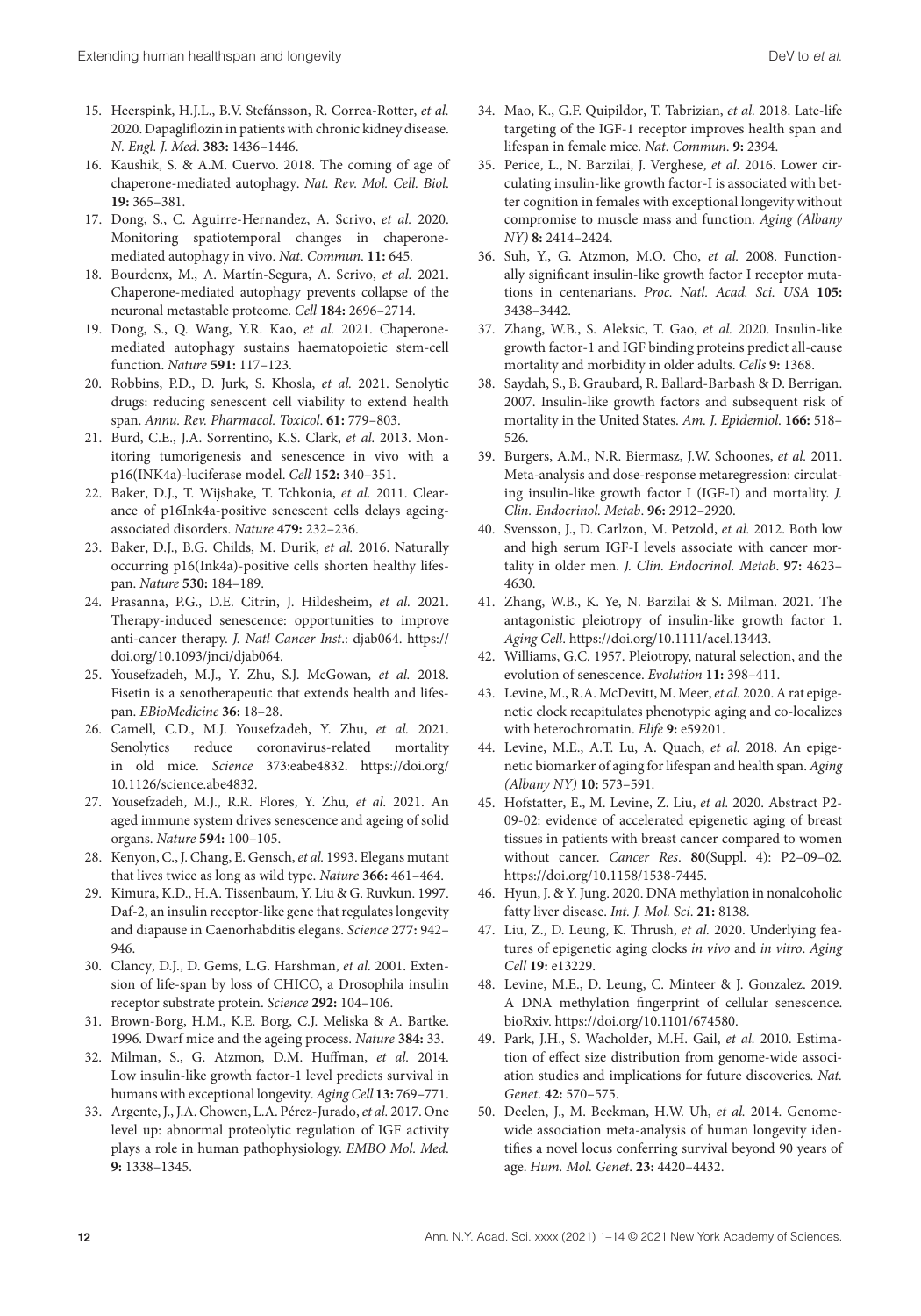- 51. Harrison, B.R., L. Wang, E. Gajda, et al. 2020. The metabolome as a link in the genotype-phenotype map for peroxide resistance in the fruit fly, Drosophila melanogaster. BMC Genom. **21:** 341.
- 52. Laye, M.J., V. Tran, D.P. Jones, et al. 2015. The effects of age and dietary restriction on the tissue-specific metabolome of Drosophila. Aging Cell **14:** 797–808.
- 53. Jin, K., K.A. Wilson, J.N. Beck, et al. 2020. Genetic and metabolomic architecture of variation in diet restrictionmediated lifespan extension in Drosophila. PLoS Genet. **16:** e1008835.
- 54. Hoffman, J.M., C. Ross, V. Tran, et al. 2019. The metabolome as a biomarker of mortality risk in the common marmoset. Am. J. Primatol. **81:** e22944.
- 55. Deelen, J., J. Kettunen, K. Fischer, et al. 2019. A metabolic profile of all-cause mortality risk identified in an observational study of 44,168 individuals. Nat. Commun. **10:** 3346.
- 56. Nelson, P.G., D.E.L. Promislow & J. Masel. 2020. Biomarkers for aging identified in cross-sectional studies tend to be non-causative. J. Gerontol. A Biol. Sci. Med. Sci. **75:** 466– 472.
- 57. Kaeberlein, M., K.E. Creevy & D.E. Promislow. 2016. The dog aging project: translational geroscience in companion animals. Mamm. Genome. **27:** 279–288.
- 58. Seals, D.R., J.N. Justice & T.J. LaRocca. 2016. Physiological geroscience: targeting function to increase health span and achieve optimal longevity. J. Physiol. **594:** 2001–2024.
- 59. Fabbri, E., Y. An, M. Zoli, et al. 2015. Aging and the burden of multimorbidity: associations with inflammatory and anabolic hormonal biomarkers. J. Gerontol. A Biol. Sci. Med. Sci. **70:** 63–70.
- 60. Strong, R., R.A. Miller, C.M. Astle, et al. 2008. Nordihydroguaiaretic acid and aspirin increase lifespan of genetically heterogeneous male mice. Aging Cell. **7:** 641– 650.
- 61. Harrison, D.E., R. Strong, D.B. Allison, et al. 2014. Acarbose, 17-α-estradiol, and nordihydroguaiaretic acid extend mouse lifespan preferentially in males. Aging Cell. **13:** 273– 282.
- 62. Harrison, D., R. Strong, Z. Sharp, et al. 2009. Rapamycin fed late in life extends lifespan in genetically heterogeneous mice. Nature **460:** 392–395.
- 63. Choi, S., D.A. Reiter, M. Shardell, et al. 2016. 31P magnetic resonance spectroscopy assessment of muscle bioenergetics as a predictor of gait speed in the Baltimore Longitudinal Study of Aging. J. Gerontol. A Biol. Sci. Med. Sci. **71:** 1638–1645.
- 64. Ubaida-Mohien, C., M. Gonzalez-Freire, A. Lyashkov, et al. 2019. Physical activity associated proteomics of skeletal muscle: being physically active in daily life may protect skeletal muscle from aging. Front. Physiol. **10:** 312.
- 65. Ubaida-Mohien, C., A. Lyashkov, M. Gonzalez-Freire, et al. 2019. Discovery proteomics in aging human skeletal muscle finds change in spliceosome, immunity, proteostasis and mitochondria. Elife. **8:** e49874.
- 66. Aliberti, M.J.R., C. Szlejf, V.I. Avelino-Silva, et al. 2021. COVID-19 is not over and age is not enough: using frailty for prognostication in hospitalized patients. J. Am. Geriatr. Soc. **69:** 1116–1127.
- 67. Márquez, E.J., C.H. Chung, R. Marches, et al. 2020. Sexualdimorphism in human immune system aging. Nat. Commun. **11:** 751.
- 68. Sette, A. & S. Crotty. 2021. Adaptive immunity to SARS-CoV-2 and COVID-19. Cell **184:** 861–880.
- 69. Moderbacher, C.R., S.I. Ramirez, J.M. Dan, et al. 2020. Antigen-specific adaptive immunity to SARS-CoV-2 in acute COVID-19 and associations with age and disease severity. Cell **183:** 996–1012.
- 70. Song, T.Z., H.Y. Zheng, J.B. Han, et al. 2020. Delayed severe cytokine storm and immune cell infiltration in SARS-CoV-2-infected aged Chinese rhesus macaques. Zool. Res. **41:** 503–516.
- 71. Bartley, J.M., S.J. Pan, S.R. Keilich, et al. 2016. L. Aging augments the impact of influenza respiratory tract infection on mobility impairments, muscle-localized inflammation, and muscle atrophy. Aging (Albany NY) **8:** 620–635.
- 72. Justice, J.N., S. Gubbi, A.S. Kulkarni, et al. 2021. A geroscience perspective on immune resilience and infectious diseases: a potential case for metformin. Geroscience **43:** 1093–1112.
- 73. Alexopoulos, S.J., S.Y. Chen, A.E. Brandon, et al. 2020. Mitochondrial uncoupler BAM15 reverses diet-induced obesity and insulin resistance in mice. Nat. Commun. **11:** 2397.
- 74. Anguiano, J., T.P. Garner, M. Mahalingam, et al. 2013. Chemical modulation of chaperone-mediated autophagy by retinoic acid derivatives. Nat. Chem. Biol. **9:** 374–382.
- 75. Lu, Y., B. Brommer, X. Tian, et al. 2020. Reprogramming to recover youthful epigenetic information and restore vision. Nature **588:** 124–129.
- 76. Clinicaltrials.gov. Senescence in chronic kidney disease. NCT02848131.
- 77. Clinicaltrials.gov. Senolytic therapy to modulate progression of Alzheimer's disease (SToMP-AD). NCT04063124, NCT04685590.
- 78. Hickson, L.J., L.G.P. Langhi Prata, S.A. Bobart, et al. 2019. Senolytics decrease senescent cells in humans: preliminary report from a clinical trial of Dasatinib plus Quercetin in individuals with diabetic kidney disease. EBioMed. **47:** 446–456. Erratum in: EBioMed. 2020 **(52):** 102595.
- 79. Justice, J.N., A.M. Nambiar, T. Tchkonia, et al. 2019. Senolytics in idiopathic pulmonary fibrosis: results from a first-in-human, open-label, pilot study. EBioMed. **40:** 554– 563.
- 80. Kritchevsky, S.B. & J.N. Justice. 2020. Testing the geroscience hypothesis: early days. J. Gerontol. A Biol. Sci. Med. Sci. **75:** 99–101.
- 81. Ma, Y., B.N. Vardaraja, D.A. Bennett, et al. 2020. Alzheimer's disease GWAS weighted by multi-omics and endophenotypes identifies novel risk loci: genetics/genetic factors of Alzheimer's disease. Alzheimer's & Dementia **16:** e043977.
- 82. Delgado-Morales, R., R.C. Agís-Balboa, M. Esteller & M. Berdasco. 2017. Epigenetic mechanisms during ageing and neurogenesis as novel therapeutic avenues in human brain disorders. Clin. Epigenetics **9:** 67.